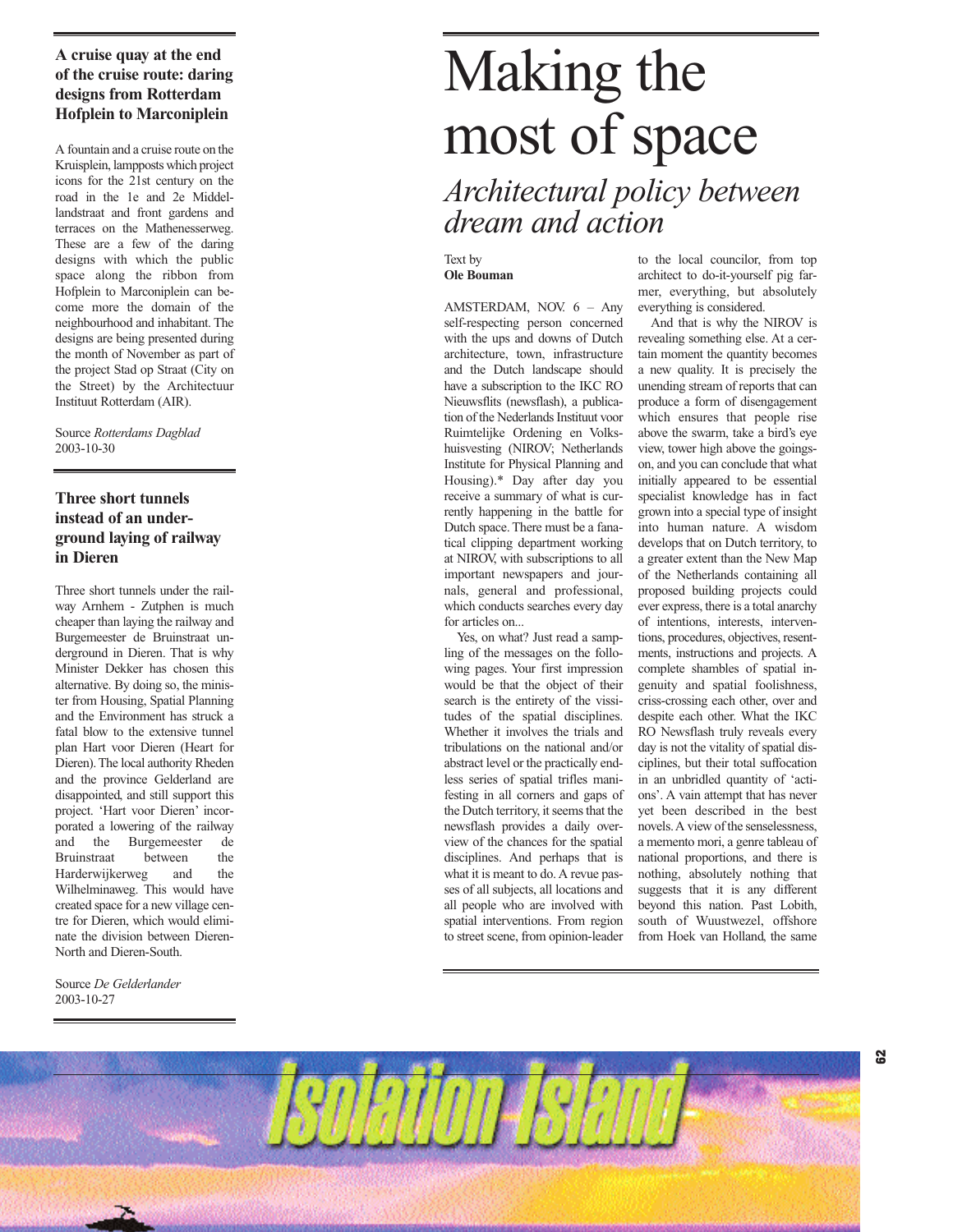**Archis 6<br>Layout** Newspaper **Layout** Newspaper

**Making the most of space Text** Ole Bouman **Archis 6** Making the most of space

**Flyer** Media islands

pattern continues inevitably everywhere. The world is being ruined by diligence. What begins in Tietjerkseradeel and Lutjegast, extends to the Bommelerwaard and the Veenkoloniën, is announced in polder and dyke landscape, i.e., what characterises the Dutch nation and gives it prestige, cannot be anything other than a local manifestation of an universal desire for ploughing under, weeding, raking, trimming, pruning, mowing and fencing of their own backyard. The backyard as ultimately the greatest common denominator of the spatial behaviour. That may also be the greatest merit of the current government policy: it is so realistic.

Thus far the reality, back to the dreams, ambitions and ideals of those who feel that an 'integral approach' exists. Return to the 1990s and their continuation. In retrospect, it is truly phenomenal what has been happening in the spatial integral thought in the past decade. Ministers, toiling away at the new comprehensive policy document for Physical Planning. A professional community, bouncing from one expert meeting to another spatial scenario. A flood of separate interventions pretending to be an exemplary project that anyone could learn from. A complete architectural policy with a refined set of instruments for the maintenance, extension and renewal of quality, for the promotion of practical, future, and cultural value. A series of National Grand Projects, which have to be initiated because of a serious governmental responsibility, a Netherlands Architecture Institute as a large sector agency, a stimulation fund, a VROM Council, a Spatial Planning office, a very ambitious government architect, what could possibly be lacking? And will it help? In the Netherlands there is even an instrument with which all forces, visions, examples, judgements, terrains of knowledge and sources of inspiration can be brought together in a medium for debate on an international scale.

You are holding that instrument in your hands right now.

At least, if you haven't already thrown your hands up in the air while reading this. What a paradox, what a contrast, what a lost effort. We could imagine that gesture clearly. It seems an immense discrepancy has developed between the individual gardening and the collective garden design. Perhaps this discrepancy has always been there, but it has now become so striking, because we are currently experiencing the pay-off from a culture of external involvement to a culture of personal responsibility. The question is how far will the pendulum swing to the other side? And even more important: do we really have to go completely to the other extreme?

This coming year *Archis* will subject the above-described discrepancy to meticulous study. A study of the tension between faith and a sense of reality. Between idealism and cynicism. It is said that foresight is the essence of governing. But now that this country is finally being governed again, it seems the present is the lord and master. Nevertheless, there are members of the various professional societies who will again in 2004 devote time to conceiving models with which subjects can be broached that are larger than the personal interest or the local intervention. What do they have left to base their ambitions on? Especially now, when everything seems to revolve around 'personal initiative', the intrepidity to dare to close your own garden gate behind you and to go out into the world must become evident. Soon, in this rubric.

\*See also www.ikcro.nl

## **Designers must also provide colour**

Opinion. (Mr. Robbert Coops, social geographer and general director of HVR Public Affairs /Public Relations in The Hague) The opportunities available for urban planning and architecture to improve the continuity of and between public spaces will be reduced by the lack of emphasis on colour placed in current architectural courses, according to Prof. Jenno Witsen, chairperson of the foundation Stichting Kleur Buiten, which is celebrating its anniversary, at the presentation of a book on the characteristic white buildings in The Hague.

Source *Cobouw*  2003-10-23

# **Part of the large Groningen new housing estate Meerstad will be troubled with complaints about stench**

Part of the projected new housing estate Meerstad will be troubled by the stench arising from the sewage purification plant in Garmerwolde. Only a handful of people live in that area at the moment. Within ten years this will grow to several hundred. "It stinks really badly in the summer. Then you can really smell it, depending on the wind of course," says B.J. Mulder, whose farm lies on the other side of the Eemskanaal, just across from the sewage plant. "They claim that measures have been taken against the stench, but I honestly haven't noticed any difference."

Source *Dagblad van het Noorden*  2003-10-28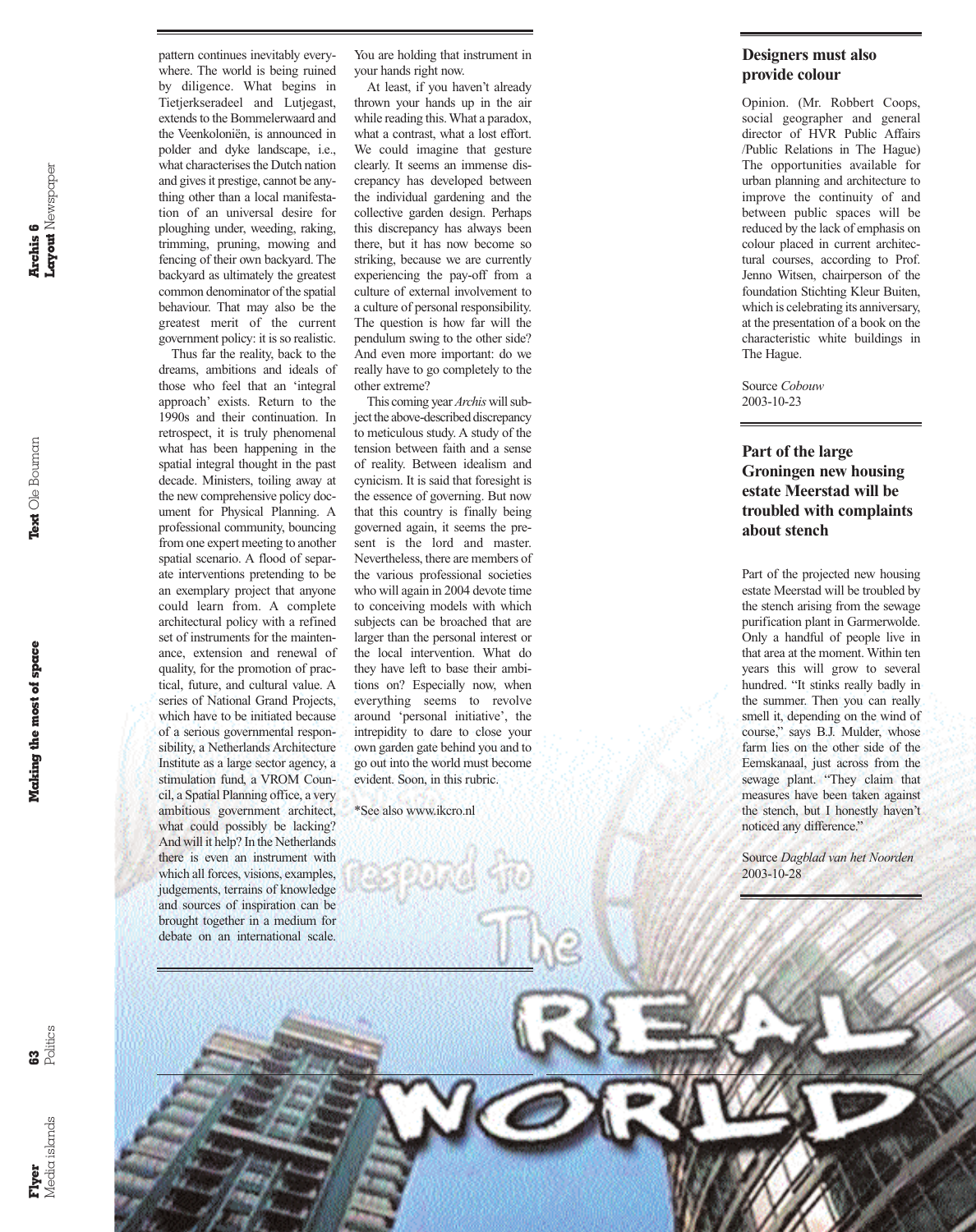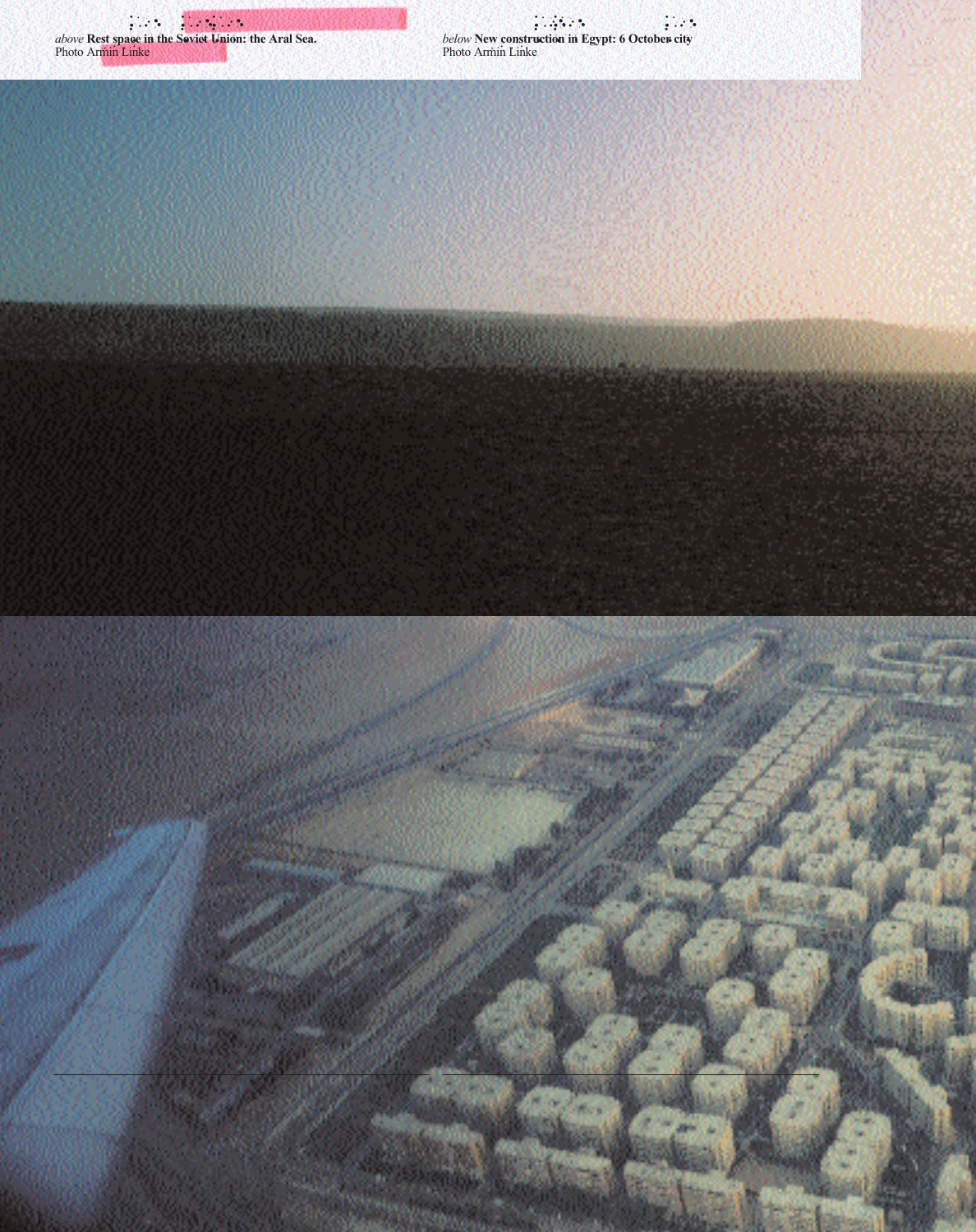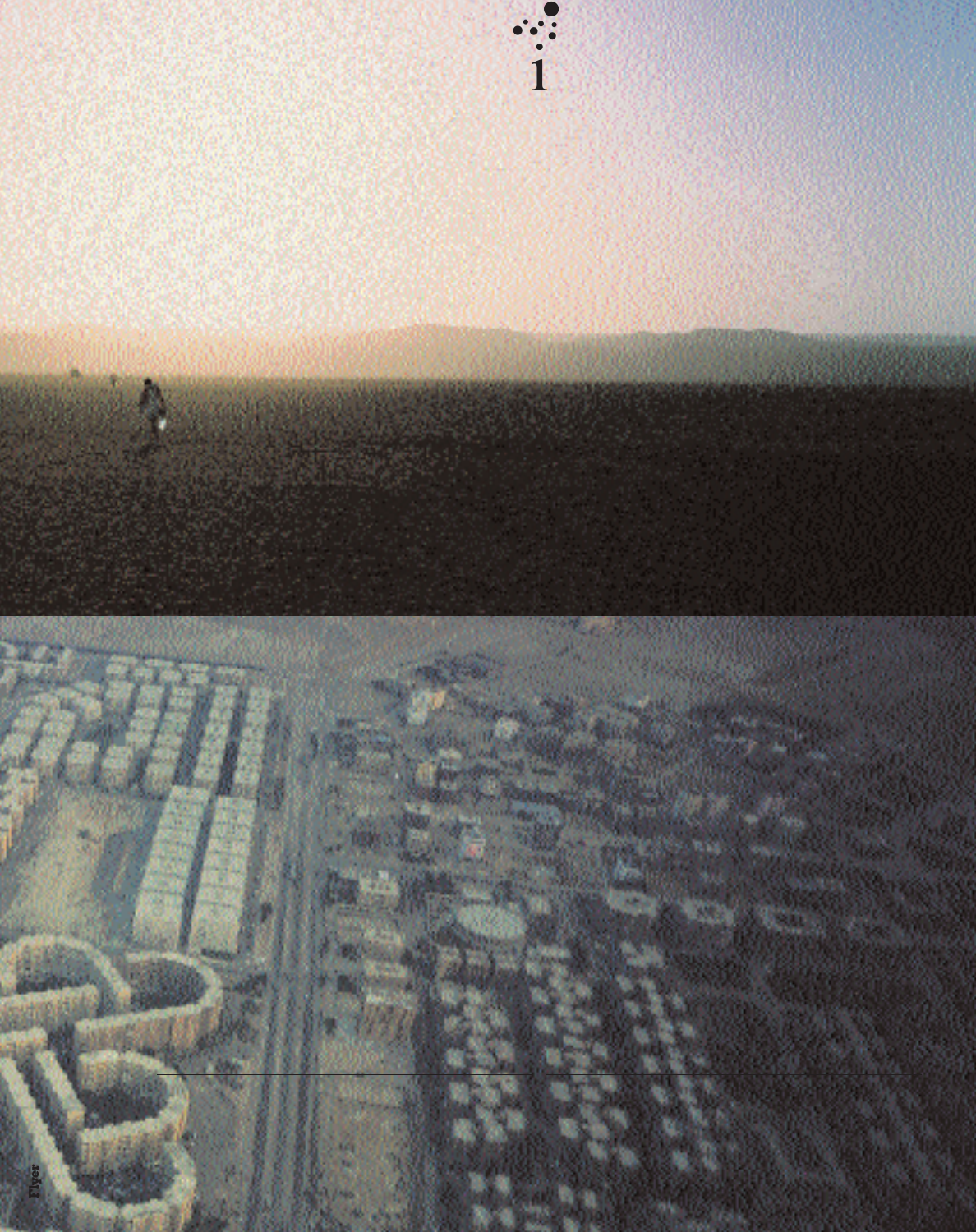## **Dekker prefers new buildings in cities**

Minister Dekker of Housing, Spatial Planning and the Environment is no longer interested in the new construction of large-scale housing estates like Vinex locations. She prefers smaller housing projects in inner cities and smaller towns and villages, once the construction of the current Vinex estates is finished. Dekker will choose more new housing in old run-down parts of the cities because 'the great drain from the inner cities must be stopped'. The minister was speaking last Saturday in an extensive interview with *De Telegraaf*.

Source *Aedesnet Nieuws*  2003-10-28

# **Quality of life in the countryside not improved by continuous building**

The first Balkenende cabinet stated that for the quality of life in the countryside, building was permitted at least for the local inhabitants. Without building more in the countryside, there is no guarantee for the quality of life, as shown by research from the Office for Environmental Assessment. There is primarily a need for affordable living accommodation for young people and the elderly. Quality of life in the countryside benefits primarily by improvement of access for people who do not own cars.

Source *RIVM*  2003-10-23

# **Zwijndrecht disagrees with recommendation to delay separate freight railway into Belgium**

The municipality of Zwijndrecht disagrees with the recommendation to delay for the moment the laying of a separate freight railway from Rotterdam to Belgium. This so-called Robellijn would considerably reduce the amount of freight transport through Zwijndrecht, and in addition more offices could be constructed along the railway because the strict regulations due to the passage of freight transport would no longer apply.

Source *Rotterdams Dagblad*  2003-10-29

# **Twente garden village Lansink granted protected status**

The garden village Lansink has been officially named a protected village. The State Secretary of Education, Culture and Science and the Minister for Housing, Spatial Planning and the Environment made the announcement on Monday. The nomination has consequences for the inhabitants. All plans for e.g. the building of a bay window or a garden shed must be suspended immediately. The existing zoning plans 'Wilderinkshoek, Tuindorp 't Lansink' (from 1978) and 'Wilderinkshoek, de Breemars' (from 1979) provide insufficient protection according to the municipality and will have to be modified within two years.

Source *De Twentsche Courant/Tubantia*  2003-10-22

**AUSTRALIAN OUTBAL** 

# **Protection of Brabant underground 'inadequate'**

The protection that the province wants to provide for the ground under Brabant is seriously inadequate according to the nature and environment conservation movement. Many valuable areas have not been included in the new geology Belvedere map and are therefore exposed to damage to the soil structure, like erosion and draining. These claims are published in protests made by the Brabantse Milieufederatie (BMF) and local conservation groups against the provincial map with geological values, which determines the identity of the Brabant landscape. According to the BMF, the province has consistently ignored for the wrong reasons all geological values outside the main ecological structure, the backbone of the Brabant nature. "This threatens the permanent loss of an important part of the foundation under both nature and landscape and Brabant history."

Source *Brabants Dagblad*  2003-10-06

## **Farmyard camping managers want a legal maximum of 25 places**

Farmyard camping managers want the number of camping sites allowed per farm increased from 15 to 25. To establish this nationwide, a statutory regulation is necessary. LTO Nederland, the Stichting Vrije Recreatie (SVR; Free Recreation Foundation) and the Vereniging van Kampeerboeren (VeKaBo; Society of Farmyard Camping Managers) wrote a joint letter to the Second Chamber concerning this issue. They fear that the situation will otherwise become chaotic because local authorities follow different rules.

Source *AgriHolland Nieuws*  2003-10-28

**66**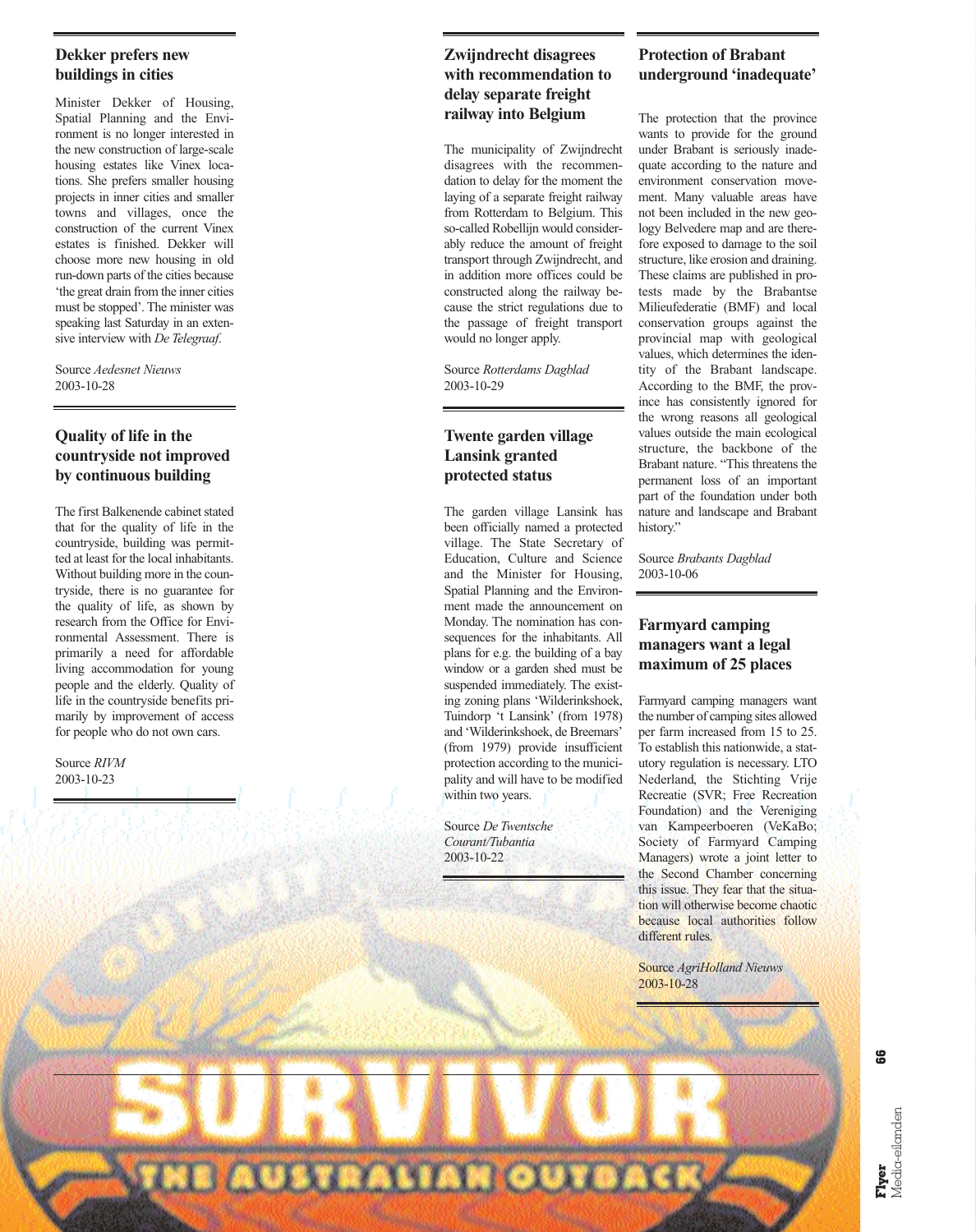# **Collaboration between local authorities and the government in municipal renewal could be better**

The collaboration between the local authorities and the government did not run smoothly during the start of the first round of the ISV. Local authorities perceive the government to be a collection of little kingdoms, with little agreement between them. There is also not much transparency in the forest of consultative bodies and responsible parties working in municipal renewal. Local authorities also complained about the severe (time) pressure under which municipal renewal started a few years ago. This criticism was expressed during the KEI-atelier ISV2, which was recently held by the KEI information centre for municipal renewal.

#### Source *KEI Nieuws*  2003-10-24

# **Poor communication about regional vision for Groningen-Assen**

In the past few years communication about the regional vision for Assen-Groningen has been poor. Therefore, a full-page advertisement will appear soon in *Dagblad van het Noorden*. Shortly thereafter, a telephone survey will examine the inhabitants' evaluation. This was outlined by the Groningen representative Mark Calon on Wednesday in the Provincial Council Committee for Environmental Policy and Housing. The latest version of the regional vision was discussed with its ambitious targets for housing, traffic and transportation and the development of the countryside. The council members feel that the inhabitants are hardly interested in the plan.

Source *Dagblad van het Noorden* 2003-10-30

# **Campaign by Milieudefensie to save the Utrechtse Heuvelrug**

Eugène van Haaren, spokesperson for Milieudefensie: "In fact, the Utrechtse Heuvelrug is an example of how throughout the Netherlands the public space is being squandered. However, large parts of the Utrechtse Heuvelrug have just been named a national park, and there are projects underway to return built-up areas to nature." Campaign leader Willem Verhaak from Milieudefensie: "It is rather confusing. The southern part, around Amerongen, is the national park. We are now concerned with the middle section (around Zeist), and the northern section near Hilversum and het Gooi. For example, Zeist wants to build on the terrain of the Sterrenberg (institute for mentally handicapped people, ed.), at Huis ter Heide and Den Dolder, and around the train station Driebergen-Zeist. Of course, we are talking about small areas, but this development has been going on for years. We want to prevent it continuing."

Source *Utrechts Nieuwsblad* 2003-10-28

## **Neprom wants Second Chamber pronouncement about damage due to planning**

Neprom wants the Second Chamber to make a pronouncement during the budget negotiations with VROM about repairing the law regarding claims for damage due to planning. The pronouncement should make it easier for local authorities to conclude reimbursement agreements for damage due to planning with developers despite the gap in the law. After the pronouncement by the Supreme Court in the Nunspeetarrest case, the smaller local authorities in particular have become wary of concluding agreements with developers according to Neprom director Jan Fokkema.

Source *PropertyNL*  2003-10-23

# **Villages benefit from rural institute**

The province will have to establish a so-called rural institute, in which all knowledge and experience in the field of rural development can be collected. This suggestion was contained in a memo about the role of multifunctional centres in the Frisian villages. The drafters of the memo include the foundation Samenwerking Dorpshuizen Friesland (Collaboration between Friesland Town Halls), the emancipation office Equa, the Feriening Lytse Doarpen and the foundation DBF. They argue that the establishment of centres with different functions is a complex task.

Source *Leeuwarder Courant*  2003-09-29

### **Waalsprong: reversing the priorities**

Before drawing up future plans for the Waalsprong, Nijmegen had better examine the framework of nature and infrastructure, states Han Meijer, Professor of Urban Development Design at the Technical University Delft. He feels that Nijmegen is still trying too hard to begin the planning process at the wrong end: with the sharpest possible definition of housing environments and architectural concepts for 'living by the river'.

Source *De Gelderlander*  2003-09-22